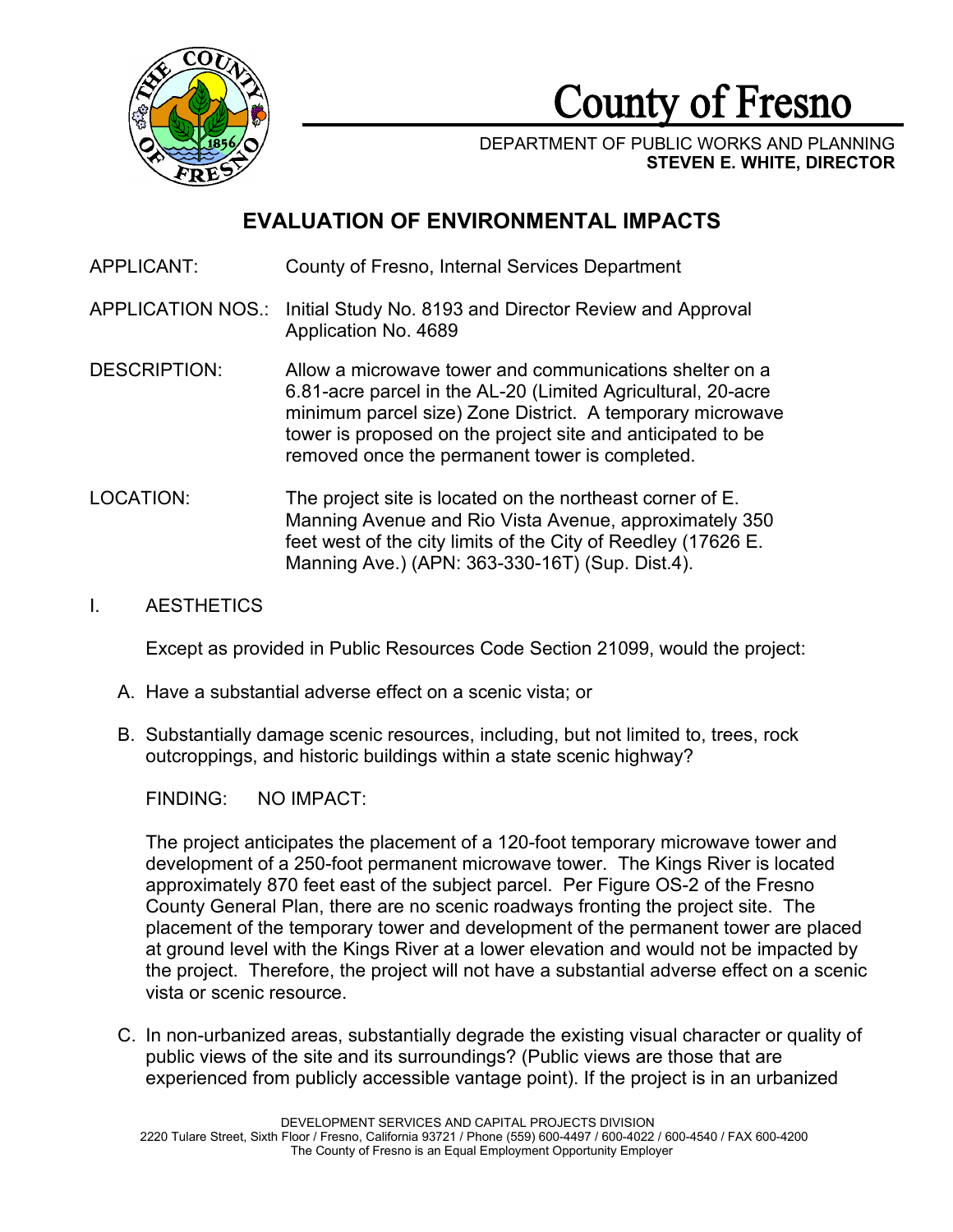area, would the project conflict with applicable zoning and other regulations governing scenic quality?

FINDING: LESS THAN SIGNIFICANT IMPACT:

The project site is located in a predominately agricultural area with rural residences located throughout the region. The City of Reedley is located east of the project site where a change in visual characteristics change to a more urban setting. The placement and construction of the project would create a new communications tower on the project site that would change the existing visual character, however, this change is not expected to result in a significant impact where public views and the existing visual character would be substantially degraded.

D. Create a new source of substantial light or glare which would adversely affect day or nighttime views in the area?

FINDING: LESS THAN SIGNIFICANT IMPACT WITH MITIGATION INCORPORATED:

Per the Applicant's Operational Statement, the project would utilize a Federal Aviation Administration (FAA) approved lighting system for safety purposes where a red strobe light would operate during nighttime hours and a white strobe light would operate during daytime hours. The project does not anticipate the use of outdoor lighting, however in the event that outdoor lighting is installed, mitigation measures related to the design and orientation of the lighting shall be implemented to ensure that no new source of substantial light would adversely affect day or nighttime views of the area.

## *\* Mitigation Measure(s)*

*1. All outdoor lighting shall be hooded and directed downwards so as not to shine on adjacent properties or public right-of-way.* 

## II. AGRICULTURAL AND FORESTRY RESOURCES

In determining whether impacts to agricultural resources are significant environmental effects, lead agencies may refer to the California Agricultural Land Evaluation and Site Assessment Model (1997) prepared by the California Dept. of Conservation as an optional model to use in assessing impacts on agriculture and farmland. In determining whether impacts to forest resources, including timberland, are significant environmental effects, lead agencies may refer to information compiled by the California Department of Forestry and Fire Protection regarding the state's inventory of forest land, including the Forest and Range Assessment Project and the Forest Legacy Assessment project; and forest carbon measurement methodology in Forest Protocols adopted by the California Air Resources Board. Would the project:

A. Convert Prime Farmland, Unique Farmland, or Farmland of Statewide Importance, as shown on the maps prepared pursuant to the Farmland Mapping and Monitoring Program of the California Resources Agency, to non-agricultural use?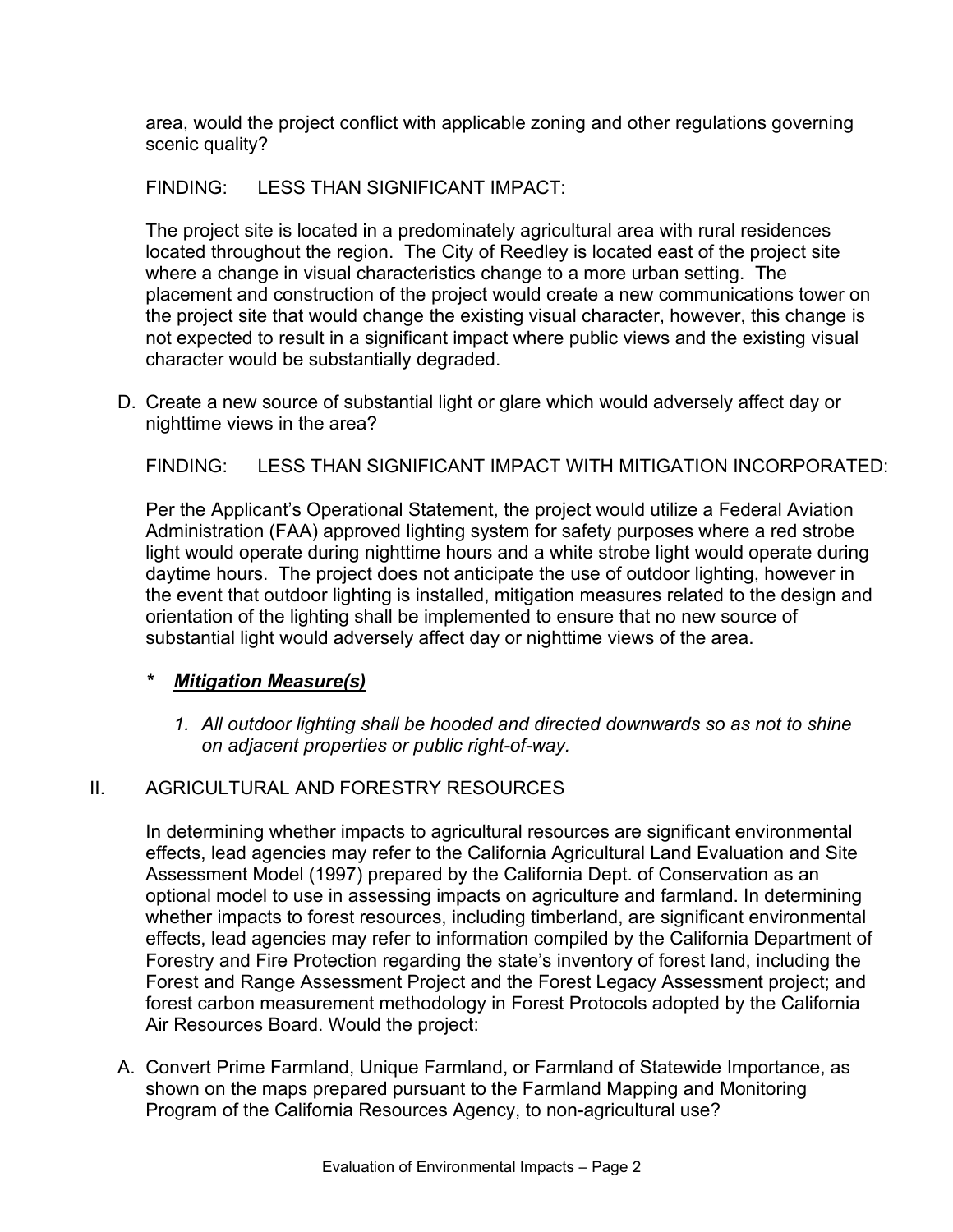Per the 2016 Fresno County Important Farmland Map, the subject parcel is designated "D" Urban and Built-Up Land. Therefore, the project would not convert Prime Farmland, Unique Farmland, or Farmland of Statewide Importance.

B. Conflict with existing zoning for agricultural use, or a Williamson Act Contract?

FINDING: NO IMPACT:

The subject parcel is zoned AL-20 (Limited Agricultural, 20-acre minimum parcel size). Per the Fresno County Zoning Ordinance, the proposed microwave tower is allowed in the AL-20 Zone District subject to approval of a Director Review and Approval Application. The subject parcel is not subject to a Williamson Act Contract. The project will not be in conflict with the existing zoning for agricultural use and would not be in conflict with the Williamson Act Contract.

- C. Conflict with existing zoning for forest land, timberland or timberland zoned Timberland Production; or
- D. Result in the loss of forest land or conversion of forest land to non-forest use?

FINDING: NO IMPACT:

The project site is not located on land zoned for forest land, timberland or timberland zoned Timberland Production and would not result in the loss or conversion of forest land.

E. Involve other changes in the existing environment which, due to their location or nature, could result in conversion of Farmland to non-agricultural use or conversion of forest land to non-forest use?

FINDING: NO IMPACT:

The project intends to place a temporary tower and construct a permanent tower for communication purposes. The footprint of the permanent tower is small and would not result in the off-site conversion of Farmland to non-agricultural use or conversion of forest land to non-forest use.

III. AIR QUALITY

Where available, the significance criteria established by the applicable air quality management district or air pollution control district may be relied upon to make the following determinations. Would the project:

A. Conflict with or obstruct implementation of the applicable Air Quality Plan; or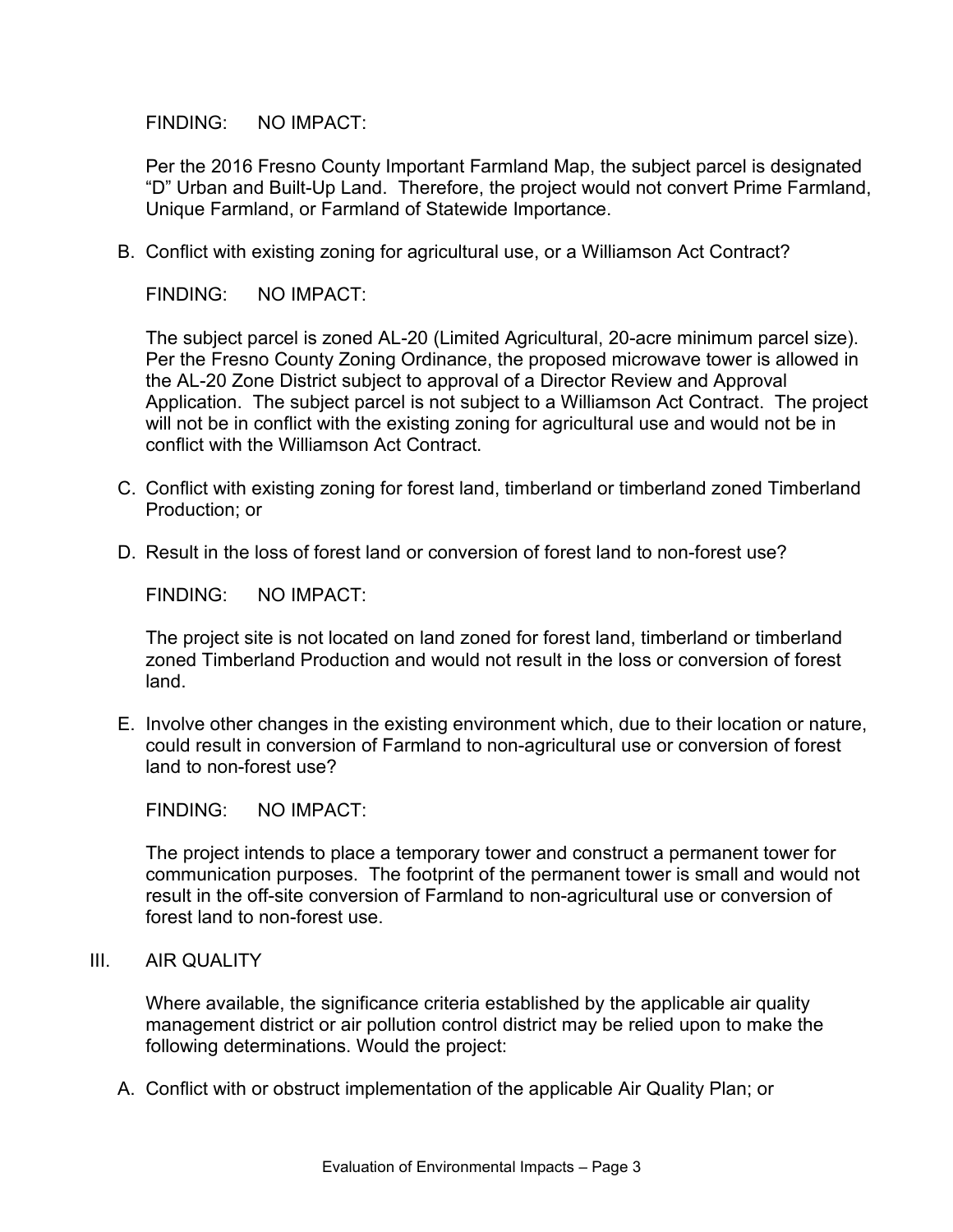B. Result in a cumulatively considerable net increase of any criteria pollutant for which the project region is non-attainment under an applicable federal or state ambient air quality standard?

FINDING: LESS THAN SIGNIFICANT IMPACT:

The project has been routed to the San Joaquin Valley Air Pollution Control District (SJVAPCD) for review and comment. The SJVAPCD did not express concern with the project to indicate that the project would result in a conflict with an applicable Air Quality Plan or result in cumulatively considerable net increase of any criteria pollutant. Project construction is anticipated to result in minor temporary increases in criteria pollutants, however, the minor increases resulting from construction are not anticipated to result in a significant impact.

Per the Applicant's Operational Statement, the use of a backup generator is proposed in the event that the main electrical supply is interrupted. The use of a generator would result in an increase in criteria pollutants. This increase is anticipated to be temporary solution only when the main electrical supply is interrupted and would return to normal operation when the main electrical supply is restored. Therefore, although the use of the generator would result in the generation of criteria pollutants, this generation is not expected to be long-term or in an occasional use where a cumulatively considerable net increase of criteria pollutants would occur. The backup generator is only expected to be used during a time where the main electrical supply is interrupted, which is seen as not happening on an occasional basis.

- C. Expose sensitive receptors to substantial pollutant concentrations; or
- D. Result in other emissions (such as those leading to odors) adversely affecting a substantial number of people?

FINDING: LESS THAN SIGNIFICANT IMPACT:

As noted, the project anticipates the use of a backup generator in the event that the main electrical supply is interrupted. The backup generator is proposed to be located within the footprint of the communications facility. Emissions resulting from the use of the generator will result in noise and pollutant concentrations. The nearest sensitive receptor is located approximately 287 feet south of the location of the communication facility. The generator is not expected to only run when the main electrical supply is interrupted and be turned off when electrical supply is restored. In consideration of the limited use of the generator and proximity of the site to sensitive receptors, the project is not anticipated to result in substantial pollutant concentrations or adverse emissions and will have a less than significant impact.

## IV. BIOLOGICAL RESOURCES

Would the project: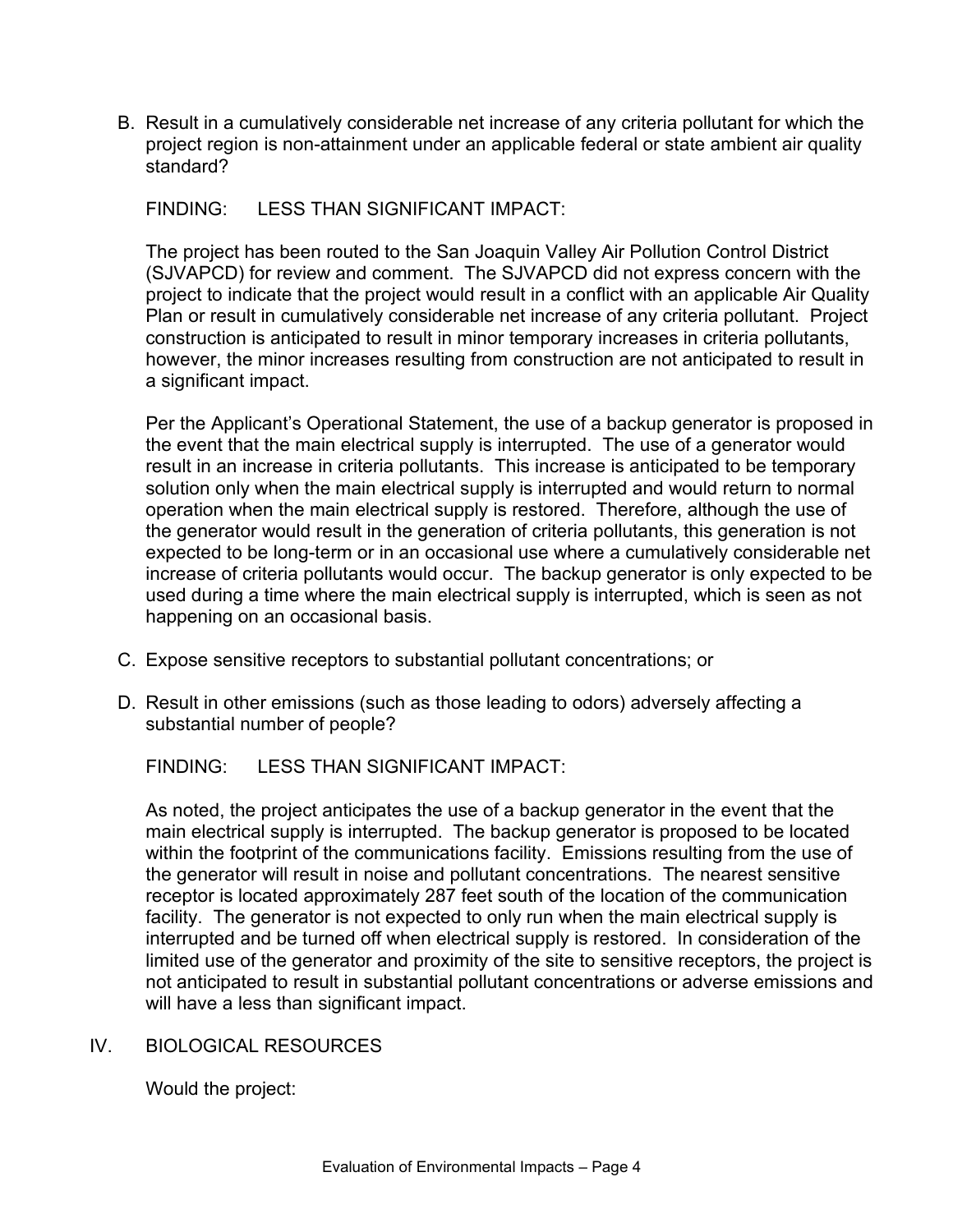A. Have a substantial adverse effect, either directly or through habitat modifications, on any species identified as a candidate, sensitive, or special-status species in local or regional plans, policies, or regulations, or by the California Department of Fish and Wildlife or U.S. Fish and Wildlife Service?

FINDING: NO IMPACT:

Per the California Natural Diversity Database, there are no reported occurrences of a special-status species encompassing the project site or located in vicinity of the project site.

Portions of the project site are already developed with a maintenance yard that is utilized by the County of Fresno. Additional human disturbance related to the existing agricultural operations and existing paved right-of-way provide further signs that occupation of the site by a special-status species is highly unlikely. The California Department of Fish and Wildlife (CDFW) and the U.S. Fish and Wildlife Service (USFWS) did not express concern with the project to indicate impacts to special-status species. Therefore, development of the project is not expected to negatively impact through habitat modification as the site is not occupied or has not significant habitat for special-status species.

- B. Have a substantial adverse effect on any riparian habitat or other sensitive natural community identified in local or regional plans, policies, regulations, or by the California Department of Fish and Wildlife or U.S. Fish and Wildlife Service; or
- C. Have a substantial adverse effect on state or federally-protected wetlands (including, but not limited to, marsh, vernal pool, coastal, etc.) through direct removal, filling, hydrological interruption, or other means?

FINDING: NO IMPACT:

According to the National Wetlands Inventory mapper web application, the project site does not contain wetlands. The project will not be located or affect any wetlands. No riparian habitat or other sensitive natural community was identified on the project site.

D. Interfere substantially with the movement of any native resident or migratory fish or wildlife species or with established native resident or migratory wildlife corridors, or impede the use of native wildlife nursery sites?

FINDING: NO IMPACT:

The project intends to construct a microwave tower and communications shelter on the subject parcel. The project does not cut off movement of the site for any wildlife resident. No migratory wildlife corridor or native wildlife nursery site was identified on the project site.

E. Conflict with any local policies or ordinances protecting biological resources, such as a tree preservation policy or ordinance; or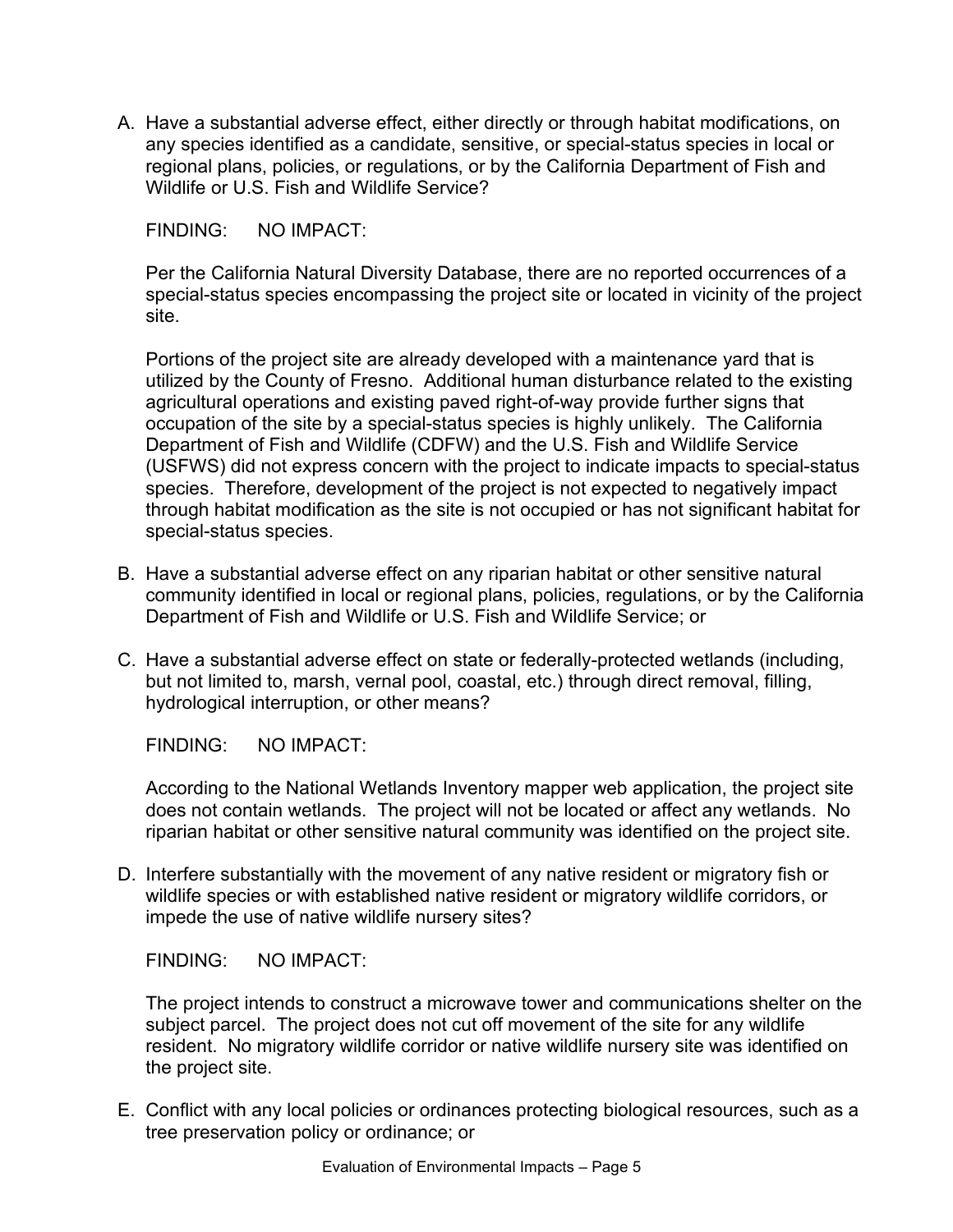F. Conflict with the provisions of an adopted Habitat Conservation Plan, Natural Community Conservation Plan, or other approved local, regional, or state Habitat Conservation Plan?

FINDING: NO IMPACT:

Reviewing Agencies and Departments did not identify a local policy or ordinance adopted for the protection of a biological resource that would be in conflict with the project proposal. No Habitat Conservation Plan, Natural Community Conservation Plan or other approved local, regional, or state Habitat Conservation Plans were identified as being in conflict with the project proposal.

V. CULTURAL RESOURCES

Would the project:

- A. Cause a substantial adverse change in the significance of a historical resource pursuant to Section 15064.5; or
- B. Cause a substantial adverse change in the significance of an archaeological resource pursuant to Section 15064.5; or
- C. Disturb any human remains, including those interred outside of formal cemeteries?

FINDING: LESS THAN SIGNIFICANT IMPACT WITH MITIGATION INCORPORATED:

The project intends to develop a microwave tower and communications facility on land that has already be disturbed through the development of right-of-way and the existing County-maintenance yard. No reviewing Agencies and Departments express concern with the project to indicate that a cultural or historical resource is present on the site and would be affected by the project proposal. However, a mitigation measure will be implemented in the event that a cultural resource is identified during ground-disturbing activities related to project development.

#### *\* Mitigation Measure(s)*

*1. In the event that cultural resources are unearthed during ground-disturbing activities, all work shall be halted in the area of the find. An Archeologist shall be called to evaluate the findings and make any necessary mitigation recommendations. If human remains are unearthed during ground-disturbing activities, no further disturbance is to occur until the Fresno County Sheriff-Coroner has made the necessary findings as to origin and disposition. All normal evidence procedures should be followed by photos, reports, video, etc. If such remains are determined to be Native American, the Sheriff-Coroner must notify the Native American Commission within 24 hours.*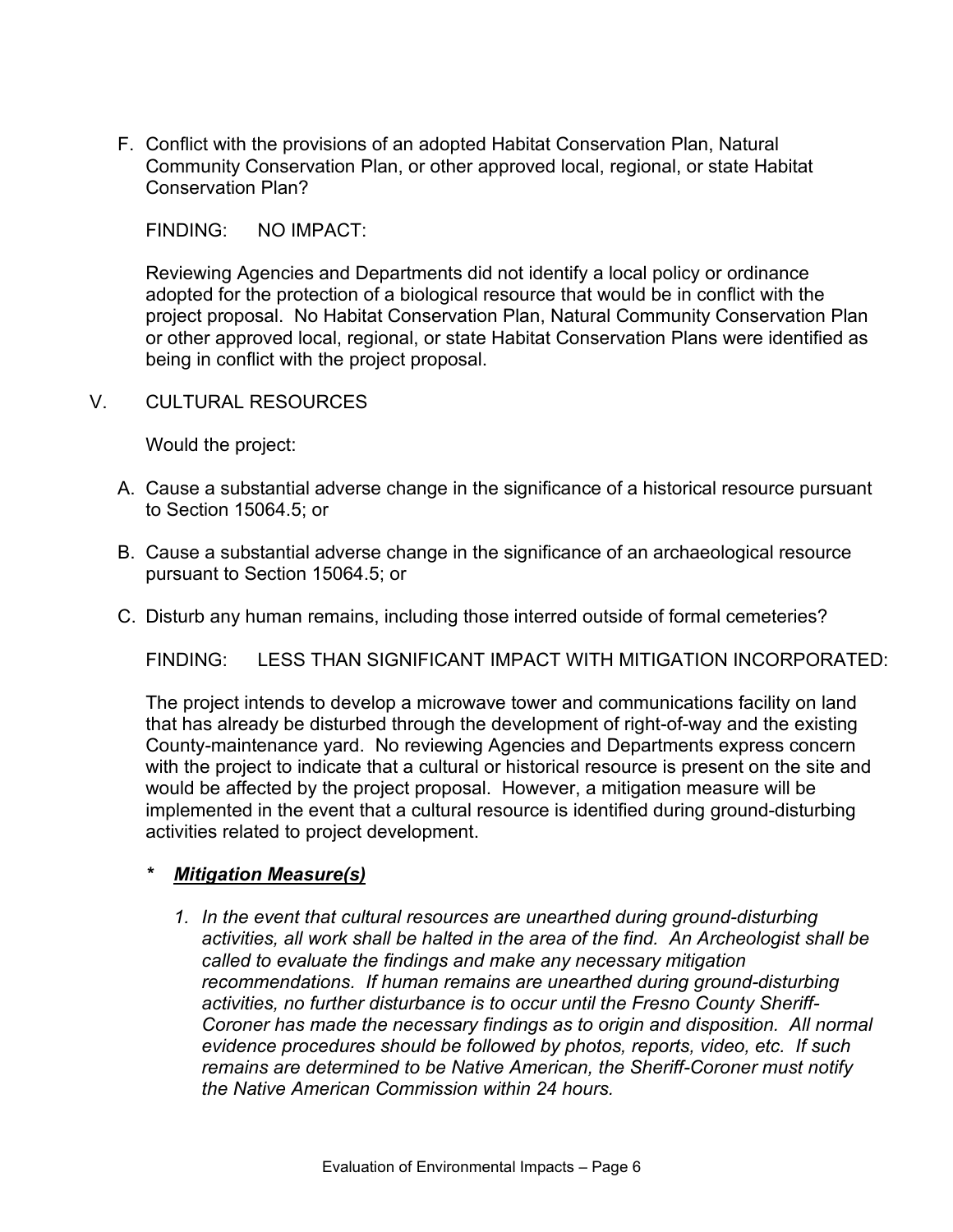VI. ENERGY

Would the project:

- A. Result in potentially significant environmental impact due to wasteful, inefficient, or unnecessary consumption of energy resources, during project construction or operation; or
- B. Conflict with or obstruct a state or local plan for renewable energy or energy efficiency?

FINDING: NO IMPACT:

The project will be built to current building code standards which would take into consideration applicable energy efficiency standards. The project construction and operation would not result in a potentially significant impact due to wasteful, inefficient, or unnecessary consumption of energy resources. No state or local plan for renewable energy or energy efficiency was identified during Agency and Department review.

VII. GEOLOGY AND SOILS

Would the project:

- A. Directly or indirectly cause potential substantial adverse effects, including the risk of loss, injury, or death involving:
	- 1. Rupture of a known earthquake fault, as delineated on the most recent Alquist-Priolo Earthquake Fault Zoning Map issued by the State Geologist for the area or based on other substantial evidence of a known fault?

FINDING: NO IMPACT:

According to Figure 9-2 of the Fresno County General Plan Background Report and the California Department of Conservation Earthquake Hazard Zone Application (EQ Zapp), the project is not located on a known earthquake fault zone.

- 2. Strong seismic ground shaking?
- 3. Seismic-related ground failure, including liquefaction?

FINDING: NO IMPACT:

Per Figure 9-5 of the Fresno County General Plan Background Report (FCGPBR), the project site is located on land designated as having a 0%-20% chance of reaching peak horizontal ground acceleration assuming a 10% probability of a seismic hazard in 50 years. In considering the lower chance of reaching peak horizontal ground acceleration and mandatory compliance of the development with the California Building Code, there is minimal adverse risks associated with the project related to strong seismic ground shaking or seismic-related ground failure.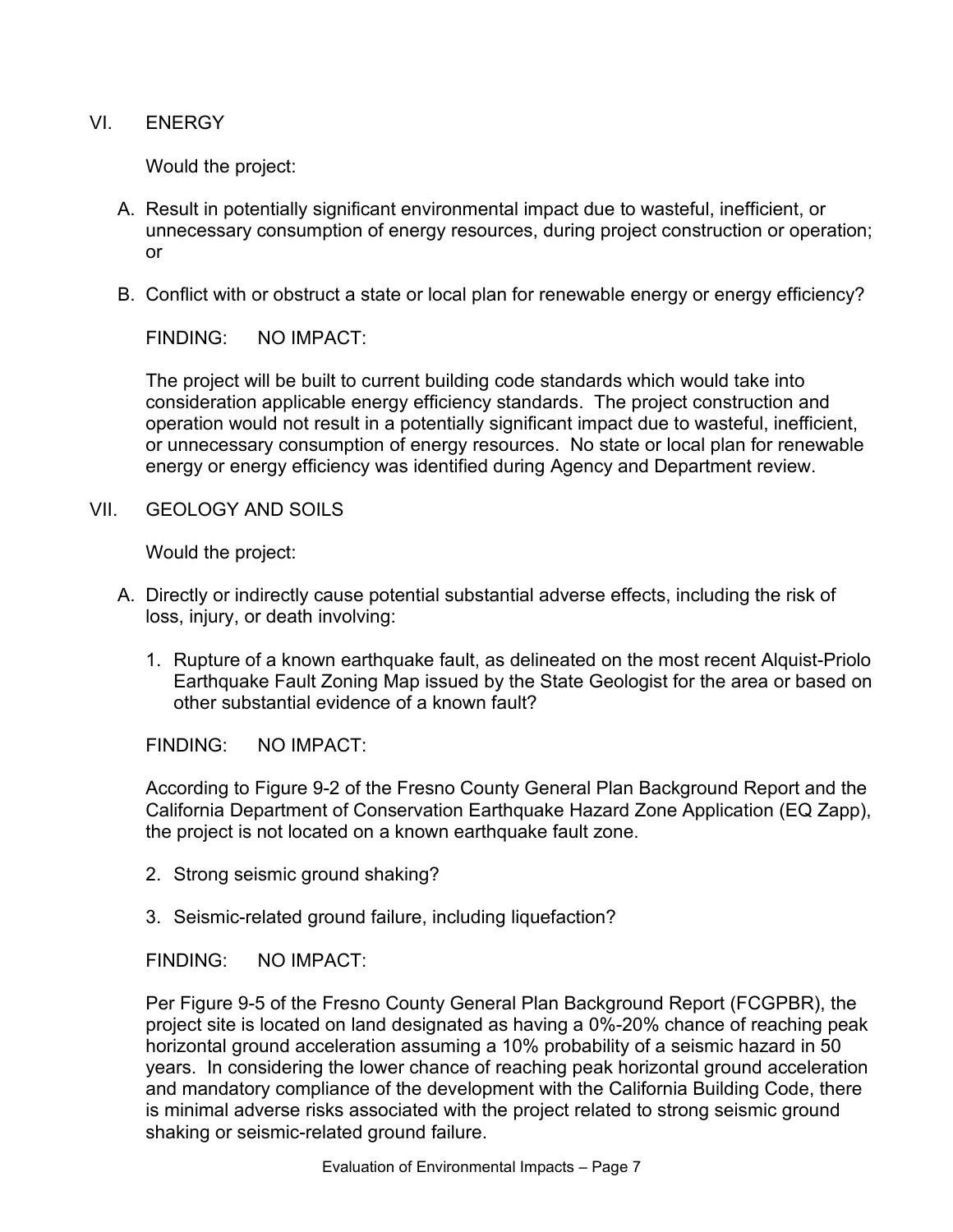4. Landslides?

FINDING: NO IMPACT:

Figure 9-6 of the FCGPBR indicates that the project site is not located in a moderate or high landslide hazard area.

B. Result in substantial soil erosion or loss of topsoil?

FINDING: NO IMPACT:

The project would result in the development of the site where impervious surface would be added, and a loss of topsoil would occur. The subject site is relatively flat with small changes in elevation occurring eastward towards the Kings River. The project would not result in a loss of topsoil or soil erosion where a significant risk of loss, injury, or death would occur.

C. Be located on a geologic unit or soil that is unstable, or that would become unstable as a result of the project, and potentially result in on- or off-site landslide, lateral spreading, subsidence, liquefaction, or collapse?

FINDING: NO IMPACT:

No geologic unit or unstable soil was identified on the project site.

C. Be located on expansive soil as defined in Table 18-1-B of the Uniform Building Code (1994), creating substantial direct or indirect risks to life or property?

FINDING: NO IMPACT:

Per Figure 7-1 of the Fresno County General Plan Background Report (FCGPBR), the project site is not located on soils exhibiting moderately high to high expansion potential.

- D. Have soils incapable of adequately supporting the use of septic tanks or alternative waste water disposal systems where sewers are not available for the disposal of waste water; or
- E. Directly or indirectly destroy a unique paleontological resource or site or unique geologic feature?

FINDING: NO IMPACT:

The project does not propose the development or use of a septic system or alternative waste water disposal system. There were no unique paleontological resource or unique geologic feature identified on the project site.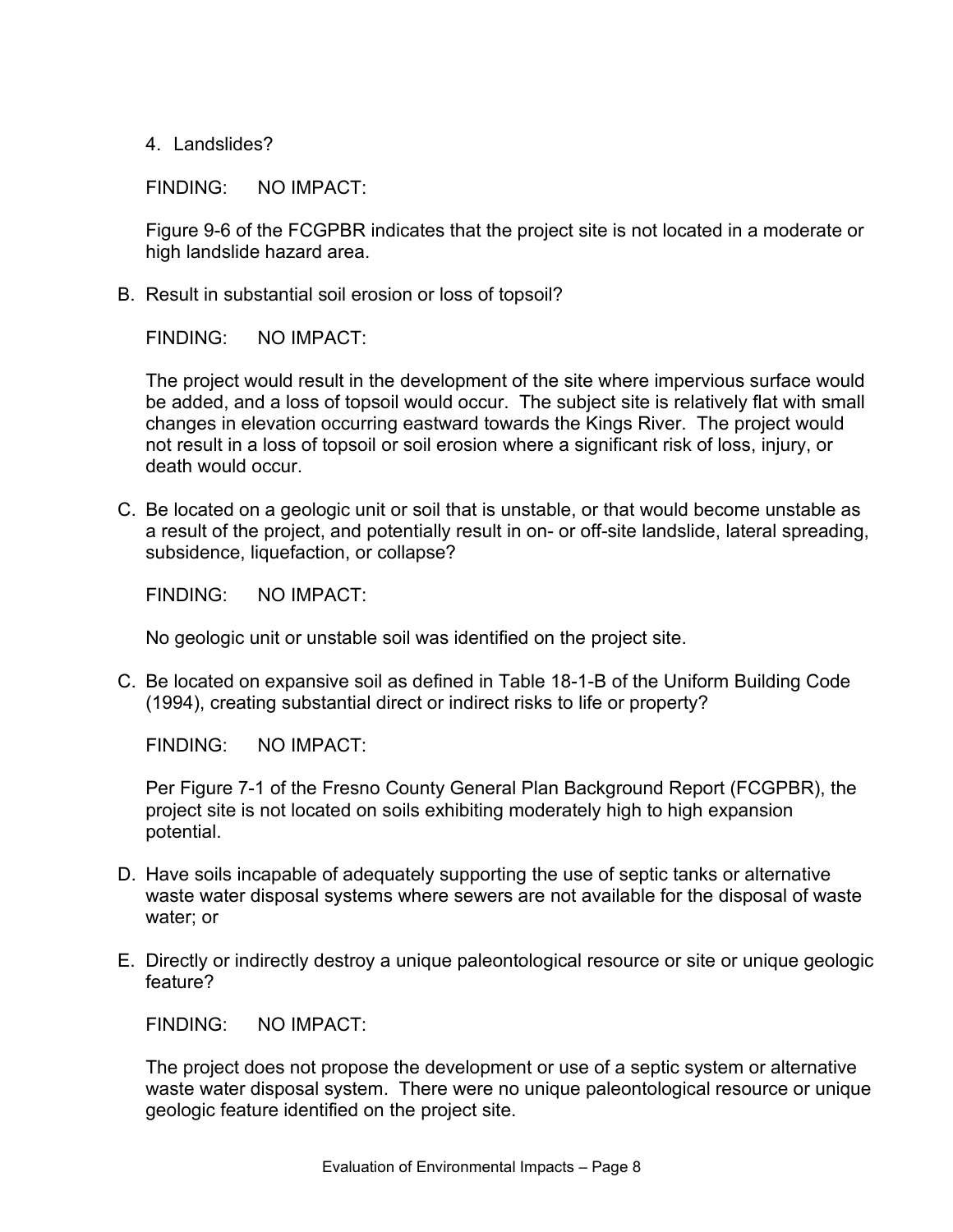### VIII. GREENHOUSE GAS EMISSIONS

Would the project:

- A. Generate greenhouse gas emissions, either directly or indirectly, that may have a significant impact on the environment; or
- B. Conflict with an applicable plan, policy or regulation adopted for the purpose of reducing the emissions of greenhouse gases?

FINDING: LESS THAN SIGNIFICANT IMPACT:

Project construction is expected to generate greenhouse gas emissions. Long-term project operation is expected to rely on existing electrical infrastructure and not produce greenhouse gas emissions that may have a significant impact on the environment. In the event that a interruption of electricity to the site occurs, a backup generator is proposed to be installed so that the facility may continue to operate. Use of the generator would result in greenhouse gas emissions, however, the use of the generator is not anticipated to be for long-term use and would be discontinued when electrical services are restored. Therefore, in anticipation of construction emissions and potential use of the backup generator, these instances would not result a significant generation of greenhouse gas emission where a significant impact would occur. Reviewing Agencies and Departments did not express concern with the project to indicate that a conflict with an applicable plan, policy, or regulation adopted for the purpose of reducing the emissions of greenhouse gases exists as a result of the project.

## VIII. HAZARDS AND HAZARDOUS MATERIALS

Would the project:

- A. Create a significant hazard to the public or the environment through the routine transport, use, or disposal of hazardous materials; or
- B. Create a significant hazard to the public or the environment through reasonably foreseeable upset and accident conditions involving the release of hazardous materials into the environment?

FINDING: NO IMPACT:

The project proposes to develop a microwave tower and communications shelter on the subject site. Operation of the tower does not anticipate the use of a hazardous material or production of a hazardous waste. The only likely material to be on hand would be fuel for the backup generator, however, the use of this fuel would not require large enough quantities where a significant hazard to the public would occur. Storage and handling of fuel for a backup generator is subject to state and local regulations and would not result in a significant hazard to the public. As the backup generator and associated fuel is expected to run only during times when the main power supply is interrupted which is not likely to occur, the project will not cause a significant hazard.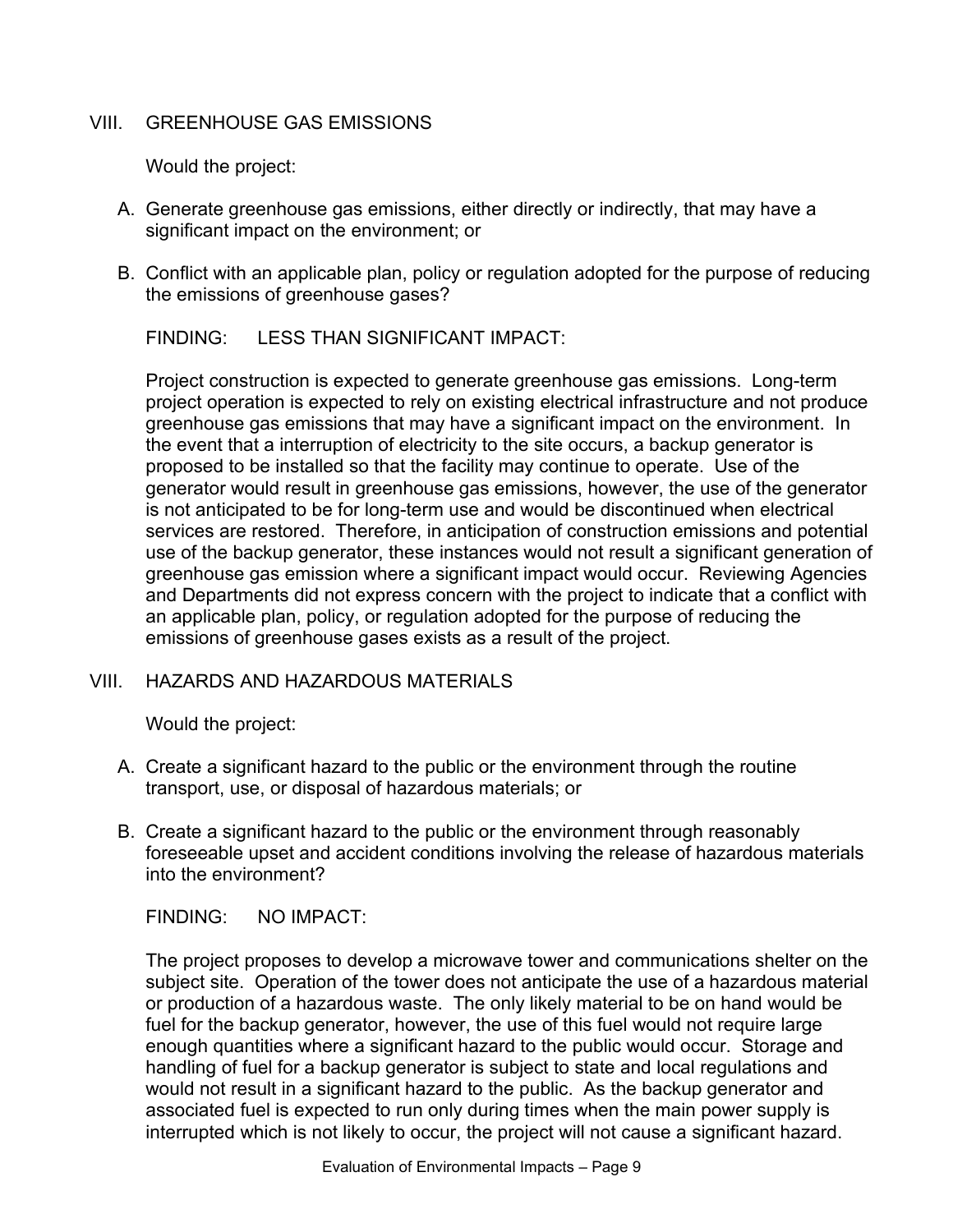C. Emit hazardous emissions or handle hazardous or acutely hazardous materials, substances, or waste within one-quarter mile of an existing or proposed school?

FINDING: NO IMPACT:

The project site is not located within one-quarter mile of an existing or proposed school. For reference, Reedley College is located approximately 2,330 feet east if the site. As noted, the project is not anticipating use of the backup generator and associated fuel and would not emit hazardous emissions within one-quarter mile of a school.

D. Be located on a site which is included on a list of hazardous materials sites compiled pursuant to Government Code Section 65962.5 and, as a result, would it create a significant hazard to the public or the environment?

FINDING: NO IMPACT:

According to the NEPAssist Database, the project site is not located on a listed hazardous materials site and the project would not result or create a significant hazard to the public or the environment.

E. For a project located within an airport land use plan or, where such a plan has not been adopted, within two miles of a public airport or public use airport, would the project result in a safety hazard or excessive noise for people residing or working in the project area?

FINDING: NO IMPACT:

The project site is not located within two miles of a public airport or public use airport.

- F. Impair implementation of or physically interfere with an adopted emergency response plan or emergency evacuation plan; or
- G. Expose people or structures, either directly or indirectly, to a significant risk of loss, injury or death involving wildland fires?

FINDING: NO IMPACT:

Reviewing Agencies and Departments did not identify any conflict with the project and any adopted emergency response plan or emergency evacuation plan. Additionally, no concerns were expressed that the project would result in a significant risk of loss, injury, or death involving wildland fires.

X. HYDROLOGY AND WATER QUALITY

Would the project: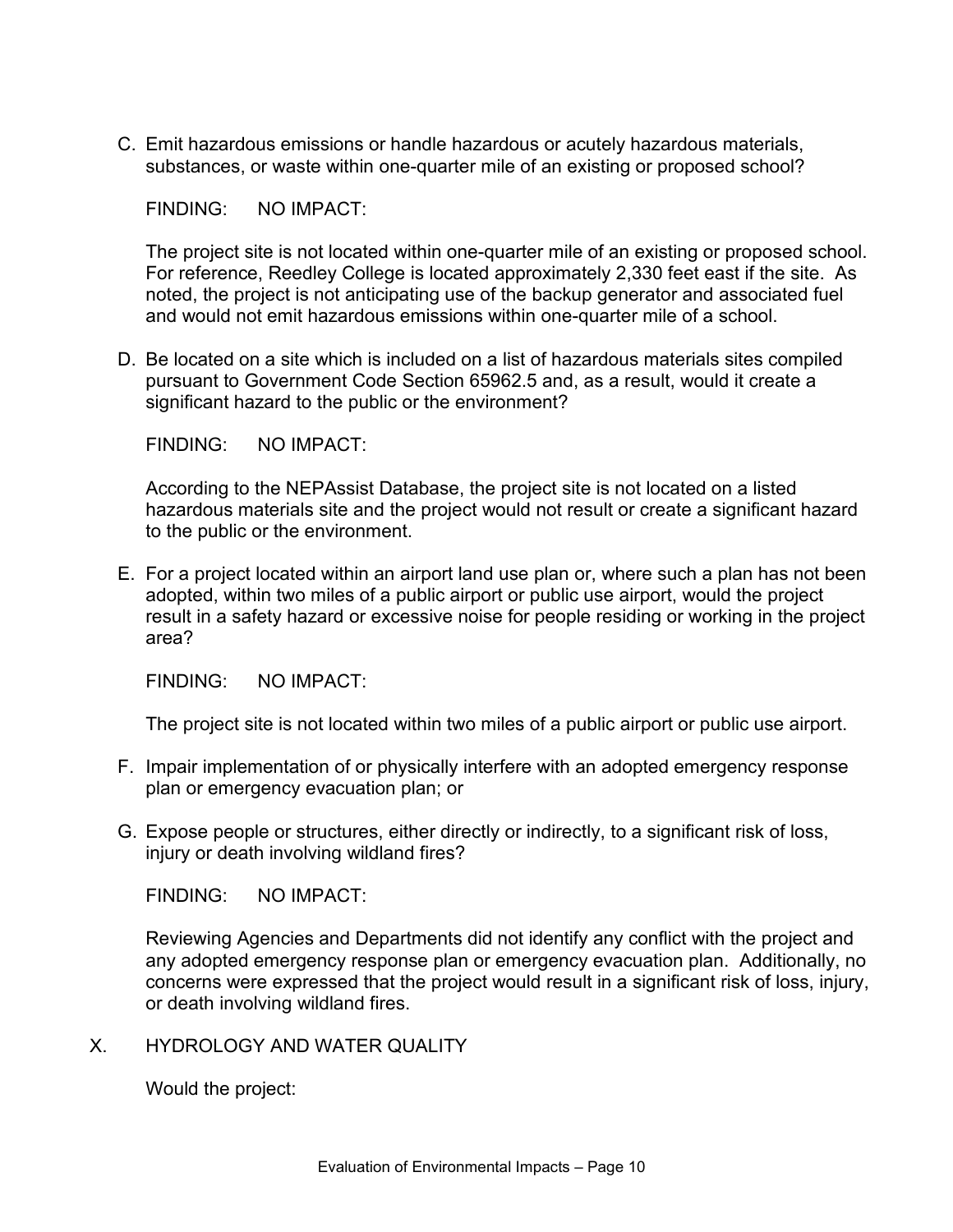- A. Violate any water quality standards or waste discharge requirements or otherwise substantially degrade surface or ground water quality: or
- B. Substantially decrease groundwater supplies or interfere substantially with groundwater recharge such that the project may impede sustainable groundwater management of the basin?

The project proposes to construct an unmanned communications facility consisting of a microwave tower and communications shelter. The use is anticipated to be unmanned and operated remotely. The project does not propose the use of water resources and would not violate water quality standards, waste discharge requirements or substantially degrade surface or ground water quality. With the project not utilizing water supplies, no impact to groundwater supplies or groundwater recharge would occur.

- C. Substantially alter the existing drainage pattern of the site or area, including through the alteration of the course of a stream or river or through the addition of impervious surfaces, in a manner which would result in substantial erosion or siltation on or off site?
	- 1. Result in substantial erosion or siltation on- or off-site;
	- 2. Substantially increase the rate or amount of surface runoff in a manner which would result in flooding on- or offsite?
	- 3. Create or contribute runoff water which would exceed the capacity of existing or planned stormwater drainage systems or provide substantial additional sources of polluted runoff?

FINDING: NO IMPACT:

The project anticipates the development of a new tower and equipment shelter. The most substantial addition of impervious surface would be the equipment shelter which is proposed to be a 40-foot by 15-foot structure. The proposed facility is located on relatively flat land and does not anticipate substantial erosion or siltation events occurring as a result of the project. Surface runoff is anticipated to be kept onsite per County of Fresno standards and is not expected to result in flooding on- or offsite. Reviewing Agencies and Departments did not express concern with the project to indicate that the project would result in runoff water contributions that would exceed the capacity of existing or planned stormwater drainage systems or provide additional sources of polluted runoff.

4. Impede or redirect flood flows?

FINDING: NO IMPACT:

According to FEMA FIRM Panel C2680H, the project site is not located within a flood hazard area and therefore would not impede or redirect flood flows.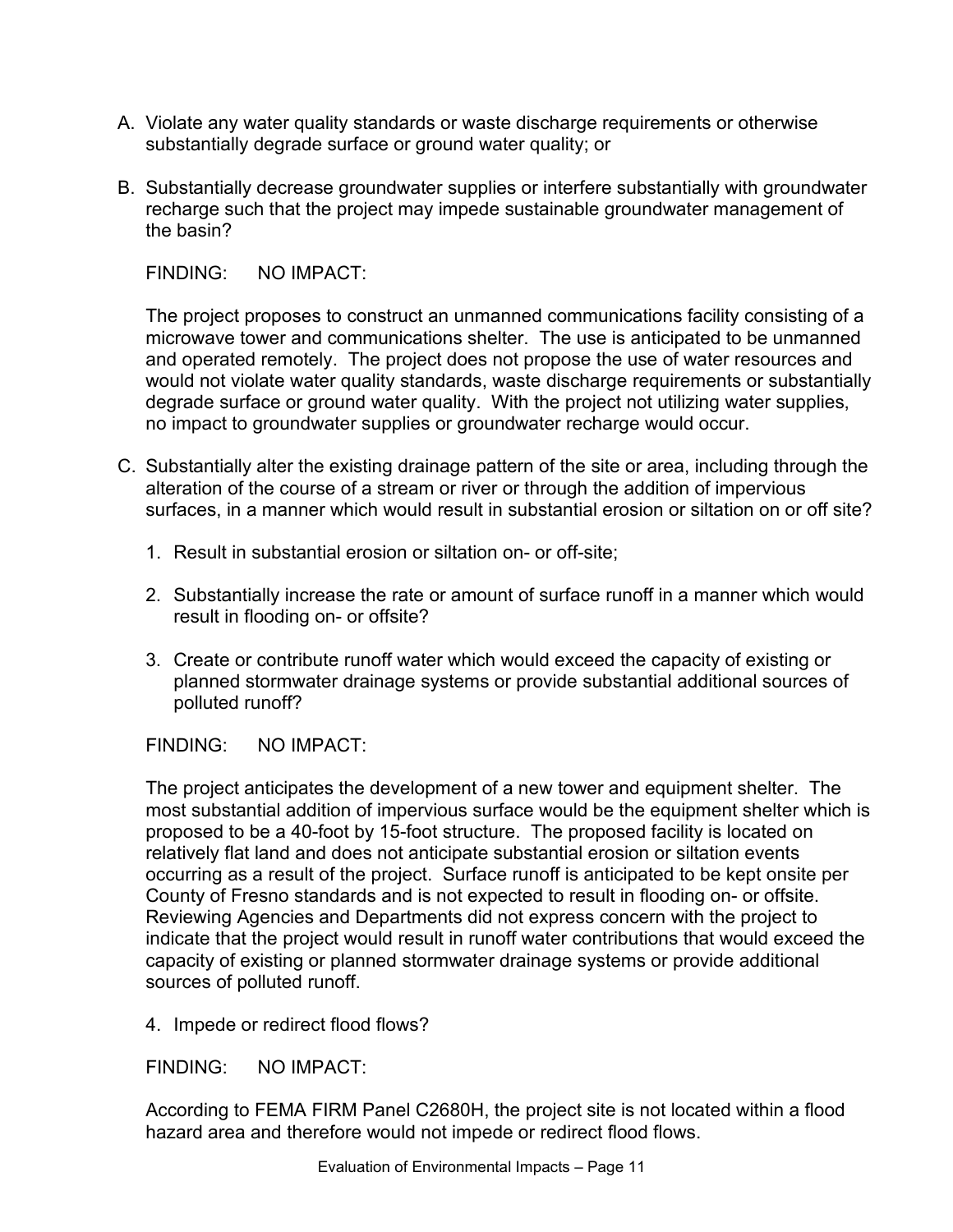D. In flood hazard, tsunami, or seiche zones, risk release of pollutants due to project inundation?

FINDING: NO IMPACT:

As noted, the project site is not located within a flood hazard area and would not increase the risk of release of pollutants due to project inundation. Additionally, the project site is not located near a body of water where a tsunami or seiche risk is prevalent.

E. Conflict with or obstruct implementation of a water quality control plan or sustainable groundwater management plan?

FINDING: NO IMPACT:

The project does not anticipate the use of water resources and would not contribute to a degradation of water quality. Reviewing Agencies and Departments did not express concern with the project in regard a conflict with a water quality control plan or sustainable groundwater management plan.

XI. LAND USE AND PLANNING

Would the project:

A. Physically divide an established community?

FINDING: NO IMPACT:

The project anticipates placement of a temporary tower and construction of a permanent tower. The project will not physically divide an established community.

B. Cause a significant environmental impact due to a conflict with any land use plan, policy, or regulation adopted for the purpose of avoiding or mitigating an environmental effect?

FINDING: NO IMPACT:

There were no land use plans, policies, or regulations for the purpose of avoiding or mitigating an environmental effect identified in the Fresno County General Plan as being in conflict with the project proposal.

XII. MINERAL RESOURCES

Would the project:

A. Result in the loss of availability of a known mineral resource that would be of value to the region and the residents of the state; or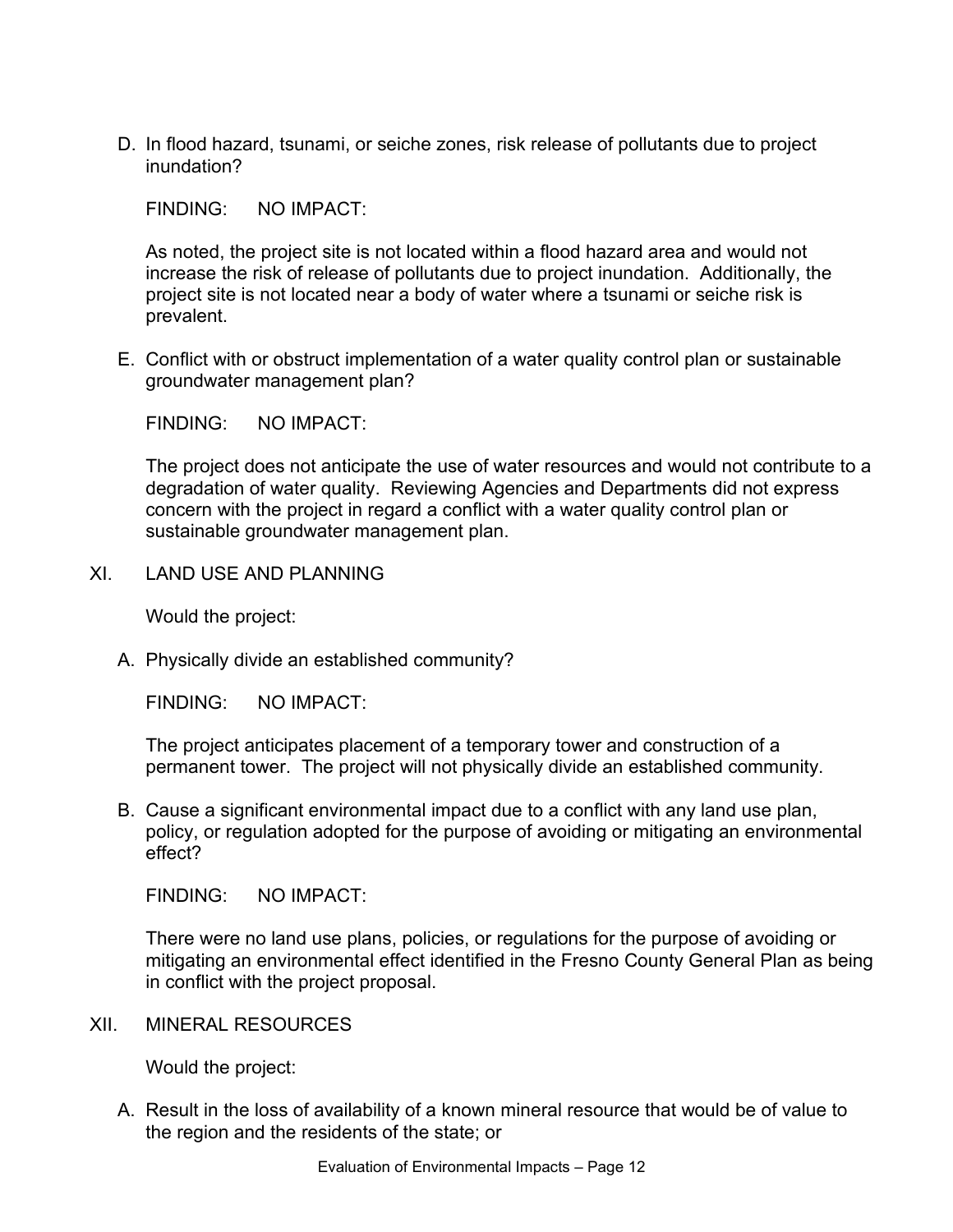B. Result in the loss of availability of a locally-important mineral resource recovery site delineated on a local General Plan, Specific Plan or other land use plan?

FINDING: NO IMPACT:

Figure 7-7 and 7-8 of the Fresno County General Plan Background Report (FCGPBR) depicts mineral resource locations and principal mineral producing locations within the County of Fresno. The project site is not located on or near an identified mineral resource or mineral producing site.

#### XIII. NOISE

Would the project result in:

- A. Generation of a substantial temporary or permanent increase in ambient noise levels in the vicinity of the project in excess of standards established in the local general plan or noise ordinance, or applicable standards of other agencies; or
- B. Generation of excessive ground-borne vibration or ground-borne noise levels?

FINDING: LESS THAN SIGNIFICANT IMPACT:

The project involves the construction and operation of a microwave tower and associated communications equipment. Noise levels and vibrations associated with the project are not expected to result in significant impacts. The proposed backup generator would result in an increase noise levels and vibration, however, in consideration of the nature of use related to the backup generator, the noise level increase is not anticipated to result in significant impacts on sensitive receptors in vicinity of the project site. As noted, the backup generator is anticipated to be utilized when the main power source for the tower is interrupted. This situation is not expected to occur in regular intervals where an impact on sensitive receptors would be significant.

C. For a project located within the vicinity of a private airstrip or an airport land use plan or, where such a plan has not been adopted, within two miles of a public airport or public use airport, would the project expose people residing or working in the project area to excessive noise levels; or

FINDING: NO IMPACT:

The project site is not located within two miles of a public airport or public use airport. The project site is not located in an airport land use plan.

#### XIV. POPULATION AND HOUSING

Would the project: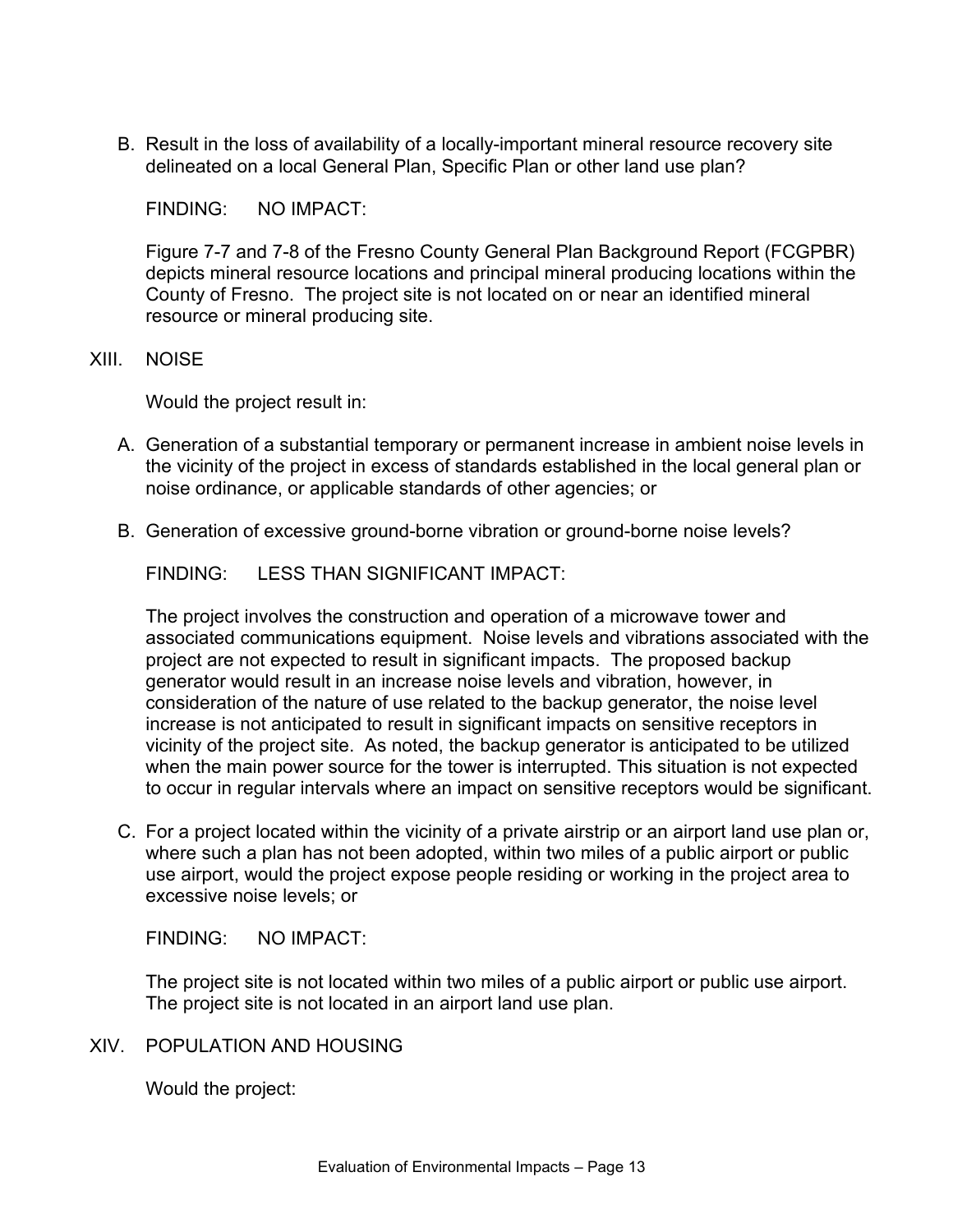- A. Induce substantial unplanned population growth in an area, either directly (for example, by proposing new homes and businesses) or indirectly (for example, through extension of roads or other infrastructure)?; or
- B. Displace substantial numbers of existing people or housing, necessitating the construction of replacement housing elsewhere?

The project proposes to develop a site already utilized for a maintenance yard. The project will not induce unplanned population growth in the area. The project would not displace a substantial number of people or housing.

XV. PUBLIC SERVICES

Would the project:

- A. Result in substantial adverse physical impacts associated with the provision of new or physically-altered governmental facilities, or the need for new or physically-altered governmental facilities, the construction of which could cause significant environmental impacts, in order to maintain acceptable service ratios, response times or other performance objectives for any of the public services?
	- 1. Fire protection;
	- 2. Police protection;
	- 3. Schools;
	- 4. Parks; or
	- 5. Other public facilities?

FINDING: NO IMPACT:

Reviewing agencies and departments did not provide concerns regarding the project where additional governmental facilities or alteration to existing governmental facilities are needed. The Fresno County Fire Protection District provided comments referencing Fire Code requirements when a building permit is issued for the project.

#### XVI. RECREATION

Would the project:

A. Increase the use of existing neighborhood and regional parks or other recreational facilities such that substantial physical deterioration of the facility would occur or be accelerated; or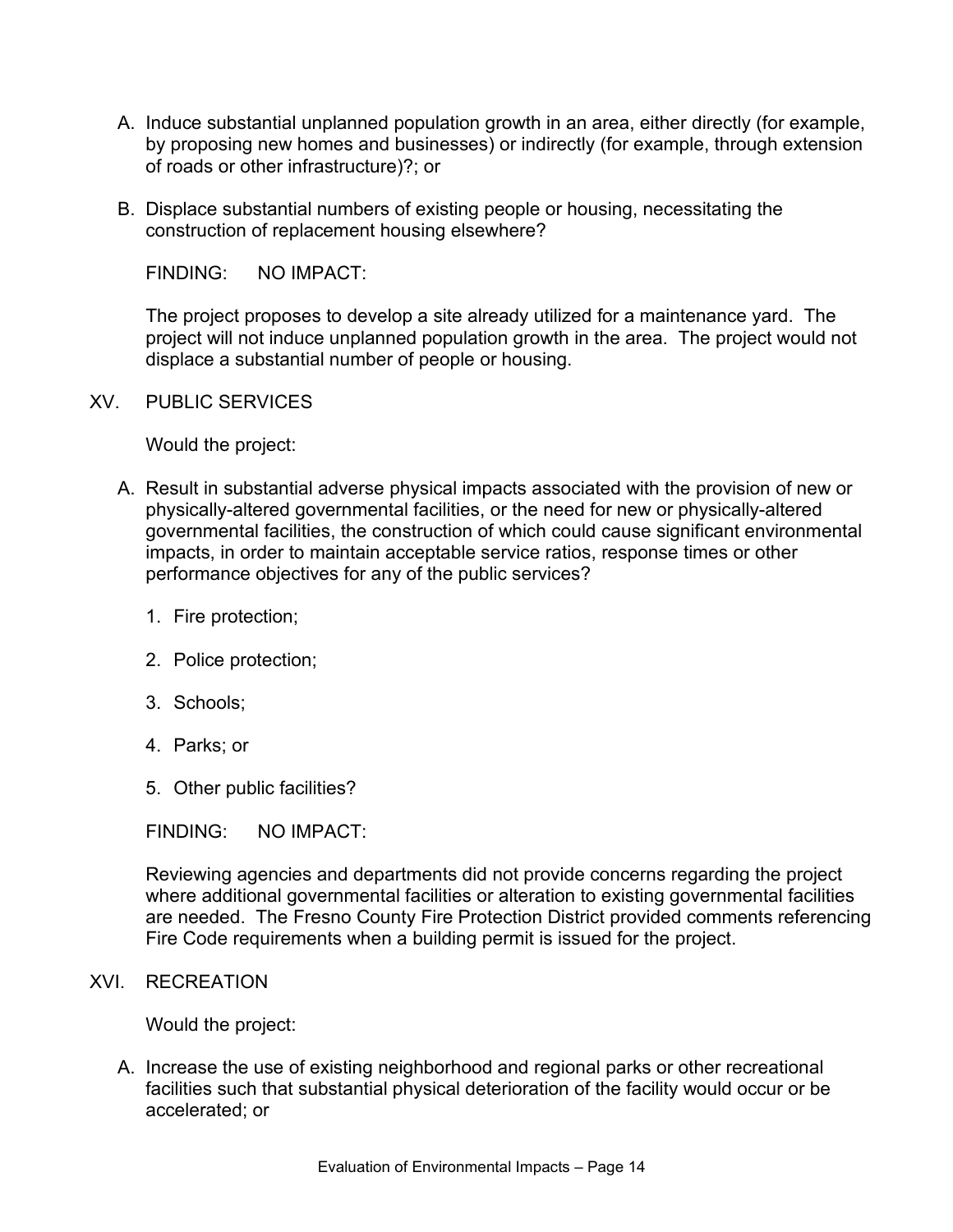B. Include recreational facilities or require the construction or expansion of recreational facilities, which might have an adverse physical effect on the environment?

FINDING: NO IMPACT:

The project intends to develop a microwave tower and communications shelter. The use is intended to be unmanned with maintenance work being the only time where employees would be present. Therefore, the project is not expected to increase the use of existing neighborhood and regional parks and does not include the construction or expansion of recreational facilities.

XVI. TRANSPORTATION

Would the project:

- A. Conflict with a program, plan, ordinance or policy addressing the circulation system, including transit, roadway, bicycle and pedestrian facilities; or
- B. Would the project conflict or be inconsistent with CEQA Guidelines section 15064.3, subdivision (b)?

FINDING: NO IMPACT:

Per the Applicant's Operational Statement, there are two employees that access the existing maintenance yard. The project does anticipate the occasional maintenance trip for the facility; however, the volume of maintenance trips is not expected to result in impacts related to vehicle miles traveled or any County-adopted program, plan, ordinance, or policy addressing the circulation system. Reviewing Agencies and Departments did not express concern with the project in terms of a transportation impact resulting from the project.

- C. Substantially increase hazards due to a geometric design feature (e.g., sharp curves or dangerous intersections) or incompatible uses (e.g., farm equipment)?; or
- D. Result in inadequate emergency access?

FINDING: NO IMPACT:

Reviewing Agencies and Departments did not express concern with the project design or access to indicate that a hazard due to design features or inadequate emergency access will result from the project.

XVIII. TRIBAL CULTURAL RESOURCES

Would the project:

A. Would the project cause a substantial adverse change in the significance of a tribal cultural resource, defined in Public Resources Code section 21074 as either a site,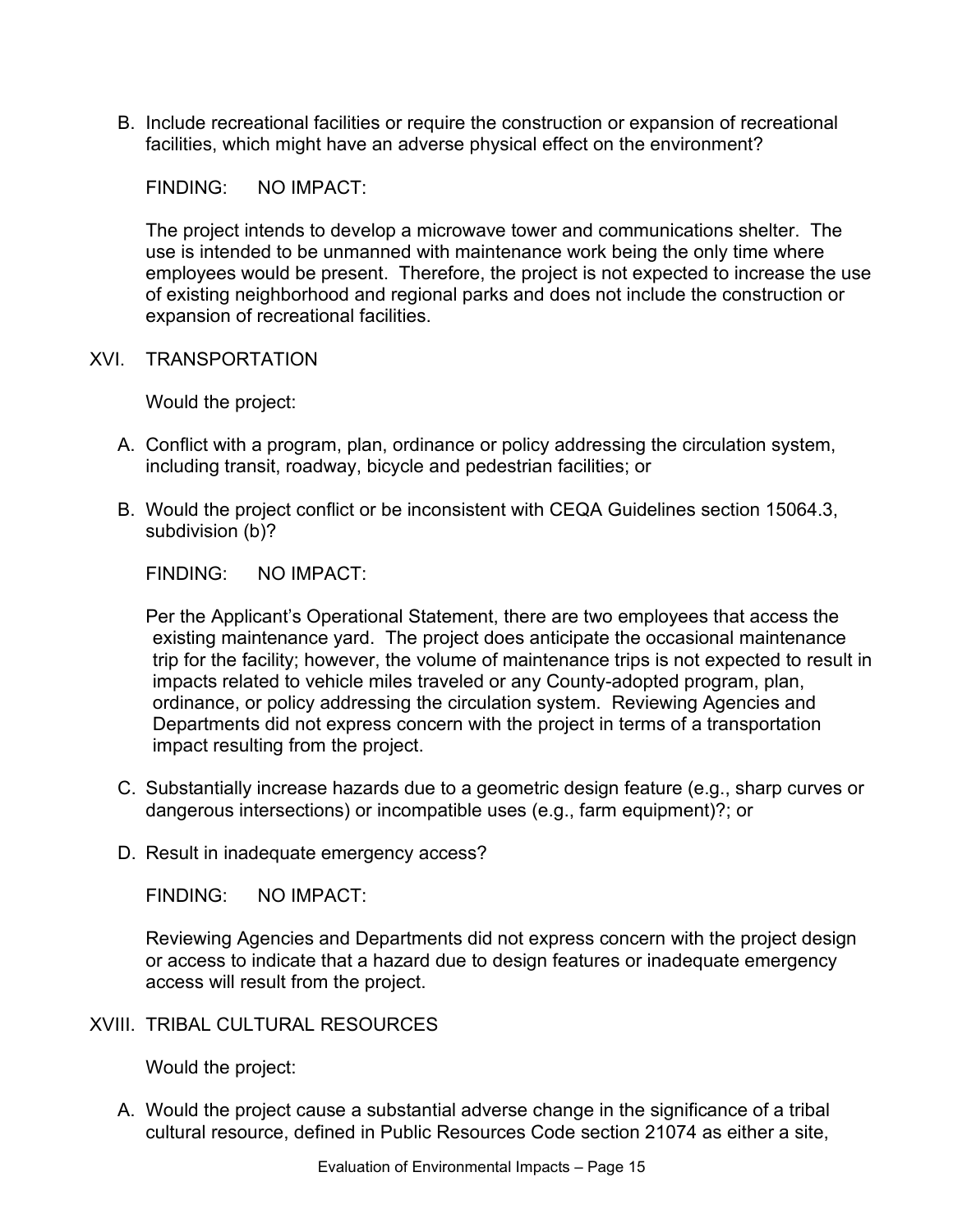feature, place, cultural landscape that is geographically defined in terms of the size and scope of the landscape, sacred place, or object with cultural value to a California Native American tribe, and that is:

- 1. Listed or eligible for listing in the California Register of Historical Resources, or in a local register of historical resources as defined in Public Resources Code section 5020.1(k), or
- 2. A resource determined by the lead agency, in its discretion and supported by substantial evidence, to be significant pursuant to criteria set forth in subdivision (c) of Public Resources Code Section 5024.1. In applying the criteria set forth in subdivision (c) of Public Resource Code Section 5024.1, the lead agency shall consider the significance of the resource to a California Native American tribe?

## FINDING: LESS THAN SIGNIFICANT IMPACT WITH MITIGATION INCORPORATED:

Participating California Native American Tribes were notified of the project proposal and given the opportunity to enter into consultation with the County of Fresno in addressing potential tribal cultural resources occurring on the project site. No notified California Native American Tribe expressed concern with the project and did not enter into consultation. The subject parcel has been previously disturbed. No reviewing Agency or Department provided comments to indicate that a listed or eligible historical resource is located on the project site. A Mitigation Measure will be implemented to establish procedure for the addressing of a tribal cultural resource, should it be identified during ground disturbing activities related to the project.

## *\* Mitigation Measure(s)*

## *1. See Section V. Cultural Resources Mitigation Measure #1*

## XIX. UTILITIES AND SERVICE SYSTEMS

Would the project:

A. Require or result in the relocation or construction of new or expanded water, wastewater treatment or storm water drainage, electric power, natural gas, or telecommunications facilities, the construction or relocation of which could cause significant environmental effects?

FINDING: NO IMPACT:

The project proposes to construct a new telecommunication facility consisting of a microwave tower and communications equipment shelter. Reviewing Agencies and Departments did not identify any significant environmental effects as a result of the project.

B. Have sufficient water supplies available to serve the project and reasonably foreseeable future development during normal, dry and multiple dry years?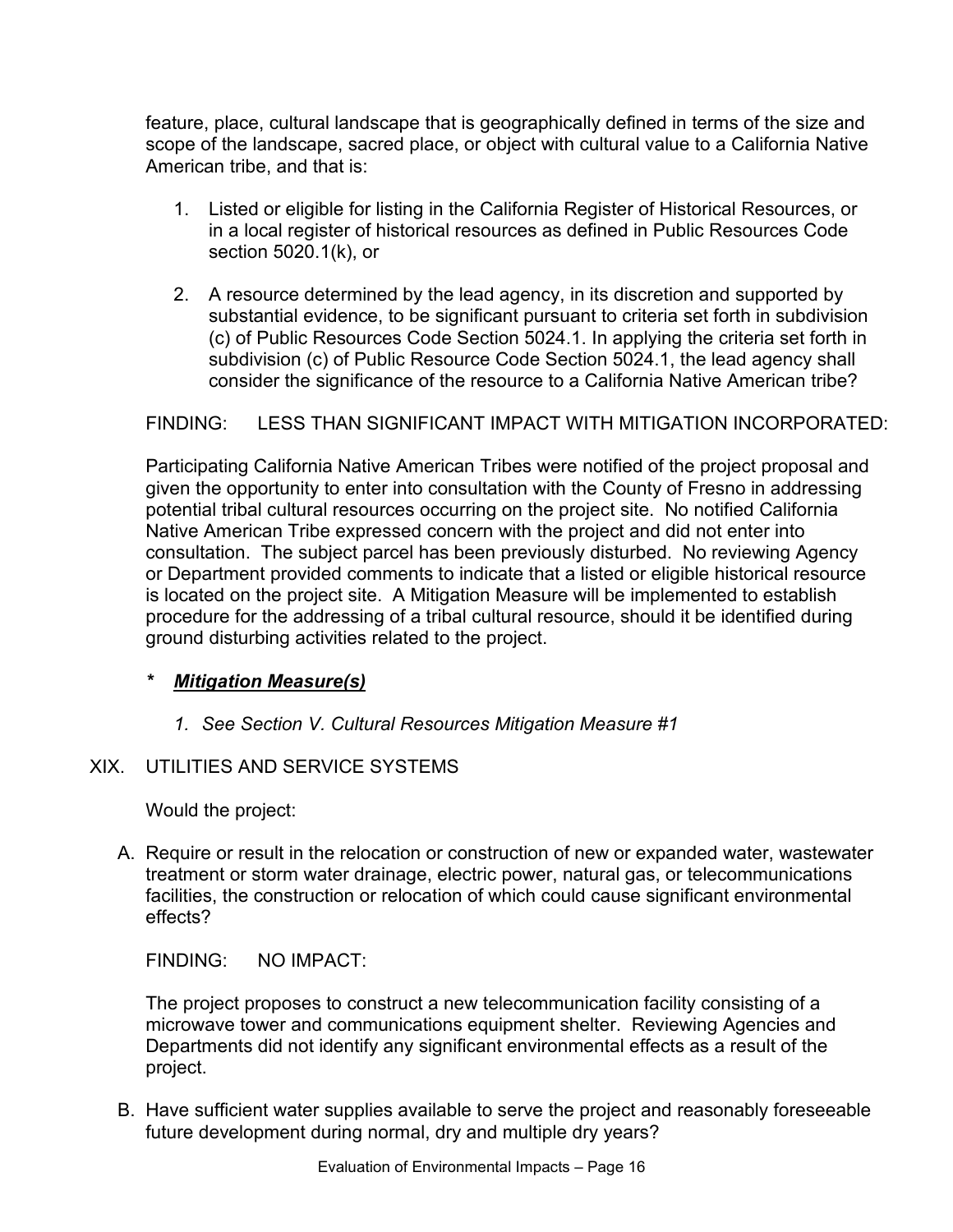The project intends to develop an unmanned telecommunication facility. The proposed use would not utilize water resources for the operation and would not have an impact on water supplies.

C. Result in a determination by the wastewater treatment provider which serves or may serve the project that it has adequate capacity to serve the project's projected demand in addition to the provider's existing commitments?

FINDING: NO IMPACT:

The project does not propose the development of a wastewater treatment system and would not have employees onsite where wastewater generation would occur. Therefore, the project does not necessitate a wastewater treatment provider.

- D. Generate solid waste in excess of State or local standards, or in excess of the capacity of local infrastructure, or otherwise impair the attainment of solid waste reduction goals; or
- E. Comply with federal, state, and local management and reduction statutes and regulations related to solid waste?

FINDING: NO IMPACT:

Reviewing Agencies and Departments did not provide comments to indicate that the project would result in solid waste generation in excess of State or local standards, or result in a conflict with federal, state, and local management and reduction statutes and regulations related to solid waste.

#### XX. WILDFIRE

If located in or near state responsibility areas or lands classified as very high fire hazard severity zones, would the project:

- A. Substantially impair an adopted emergency response plan or emergency evacuation plan, or telecommunications facilities, the construction or relocation of which could cause significant environmental effects; or
- B. Due to slope, prevailing winds, and other factors, exacerbate wildfire risks, and thereby expose project occupants to, pollutant concentrations from a wildfire or the uncontrolled spread of a wildfire; or
- C. Require the installation or maintenance of associated infrastructure (such as roads, fuel breaks, emergency water sources, power lines or other utilities) that may exacerbate fire risk or that may result in temporary or ongoing impacts to the environment; or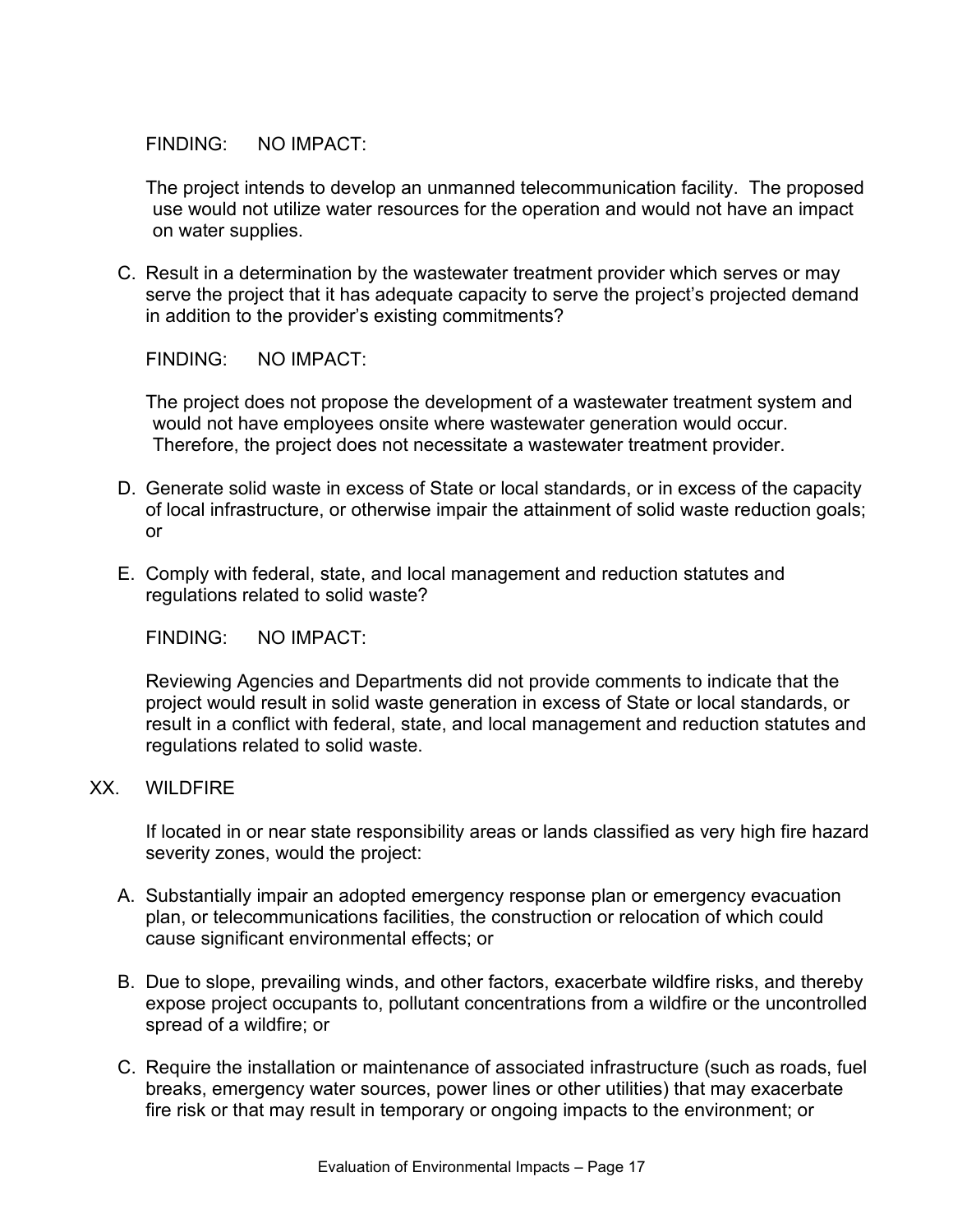D. Expose people or structures to significant risks, including downslope or downstream flooding or landslides, as a result of runoff, post-fire slope instability, or drainage changes?

FINDING: NO IMPACT:

As depicted in the 2007 Fresno County Fire Hazard Severity Zones in LRA Map, produced by the California Department of Forestry and Fire Protection, the project site is not located within a very high fire hazard severity zone or within a State Responsibility Area (SRA).

#### XXI. MANDATORY FINDINGS OF SIGNIFICANCE

Would the project:

A. Have the potential to substantially degrade the quality of the environment, substantially reduce the habitat of a fish or wildlife species, cause a fish or wildlife population to drop below self-sustaining levels, threaten to eliminate a plant or animal community, substantially reduce the number or restrict the range of a rare or endangered plant or animal or eliminate important examples of the major periods of California history or prehistory?

#### FINDING: NO IMPACT:

The subject site has been determined to be previously disturbed and occupied with human activity. The project does not have the potential to substantially degrade the quality of the environment, substantially reduce the habitat of a wildlife species and would not cause a wildlife population to drop below self-sustaining levels.

B. Have impacts that are individually limited, but cumulatively considerable? ("Cumulatively considerable" means that the incremental effects of a project are considerable when viewed in connection with the effects of past projects, the effects of other current projects, and the effects of probable future projects)?

FINDING: LESS THAN SIGNIFICANT IMPACT:

It has been determined that the project would result in impacts to Aesthetics, Cultural Resources, and Tribal Cultural Resources. These impacts were determined to be less than significant with the implementation of mitigation measures. With the implementation of mitigation measures, the project is not anticipated to result in a cumulative considerable impact and would result in a less than significant impact in regard to the identified section.

C. Have environmental effects, which will cause substantial adverse effects on human beings, either directly or indirectly?

FINDING: NO IMPACT: